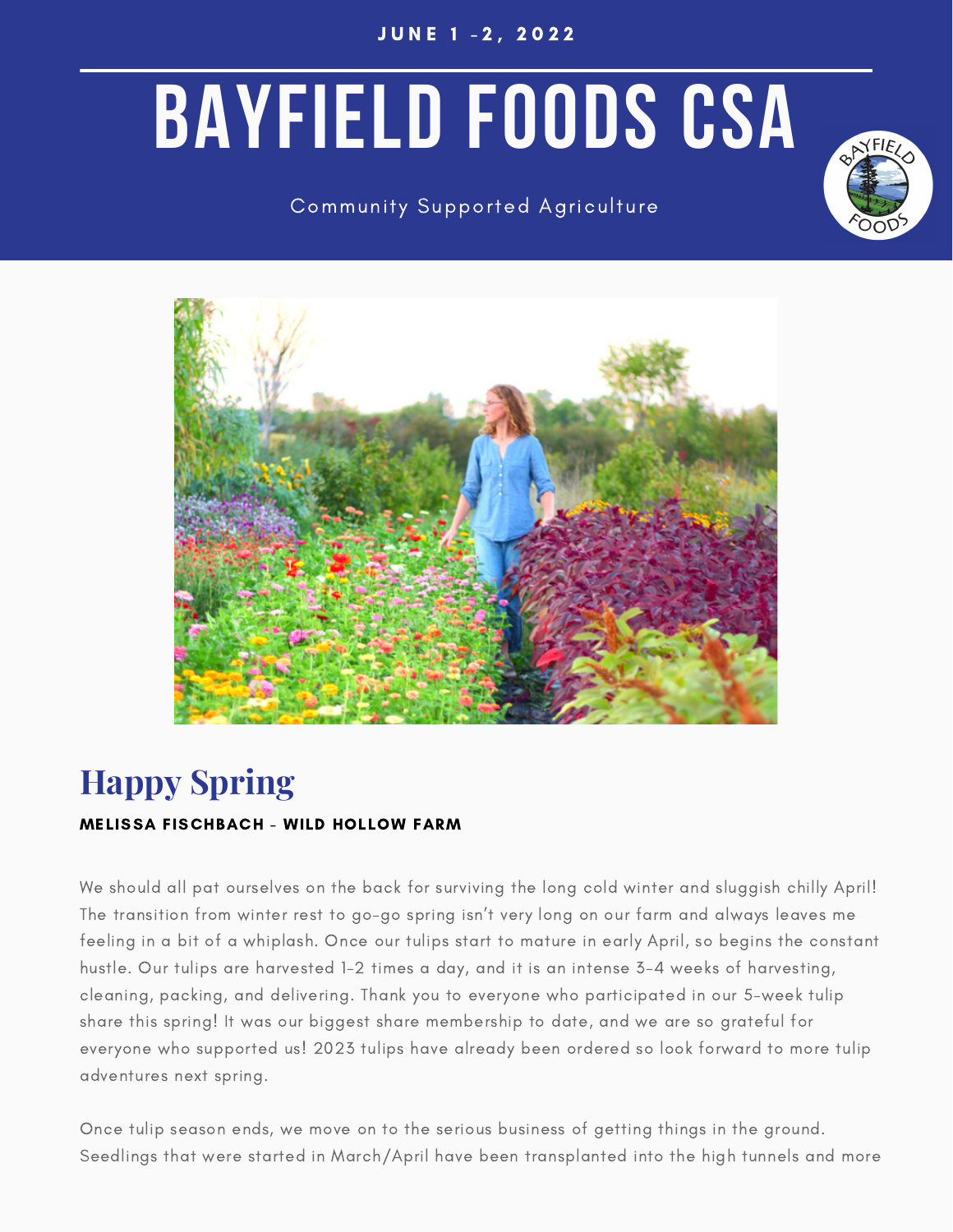frost-tolerant species out in our fields. The cycle of seeding and transplanting continues into June, and from then on it's cutting, cutting, cutting, and more cutting!

We are hosting a number of beehives this season from our farmer friends just down the road. They arrived a few weeks ago and it has been so much fun to see how quickly they have settled in and discovered pockets of flowers around the farm. This week the apple and crabapple trees are in full bloom and the trees are loaded with buzzing activity! We also welcomed a small flock of ducks to our farm this spring. After having tended chickens for 18 years, the ducks have been such a fun and interesting addition.

Last July we put up deer fencing around 2 acres of perennial flowering shrubs and some of our annual fields. Walking through the fields this spring it was apparent how much the deer-free winter has benefited the shrubs! No more nibbling on all those tender shoots and buds – the shrubs can finally grow without being stunted over and over. It was definitely an investment to put up the fencing, but already it has been so worth it!

It is always a juggle to decide which flowers to grow or not grow each season. Do they work with our climate & soils? Am I able to grow them profitably? Do I enjoy growing them? These are just a few of the questions I ask when I evaluate my growing list each fall. I like to thoroughly comb through my

#### FRONT PAGE: Melissa strolls through the rainbow of flower fields at the end of the season 2021.



A sea of tulips just about ready to be cut and packaged.



We have been enjoying our new flock of ducklings this spring.



A mix of a few springtime favorites.